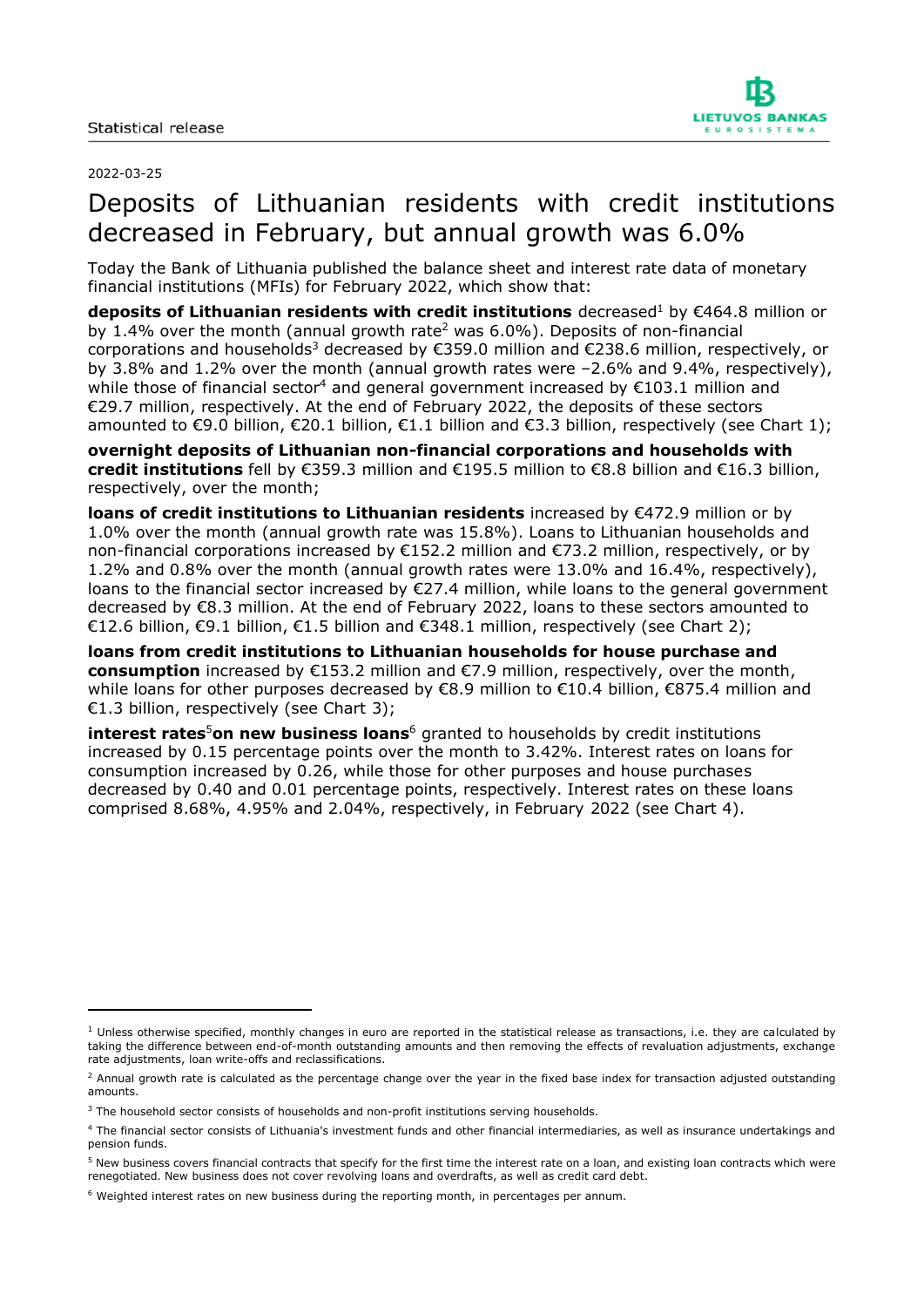



EUR billions



#### Chart 2. Loans granted by other MFIs to Lithuanian residents, excluding MFIs (outstanding amounts, end-of-period)



## Chart 3. Loans granted by other MFIs to Lithuanian households

(outstanding amounts, end-of-period)



Detailed data on MFI assets and liabilities is available on the Bank of Lithuania website under [MFI balance sheet and monetary statistics.](https://www.lb.lt/en/mfi-balance-sheet-and-monetary-statistics)

### Chart 4. Interest rates on new business loans for households